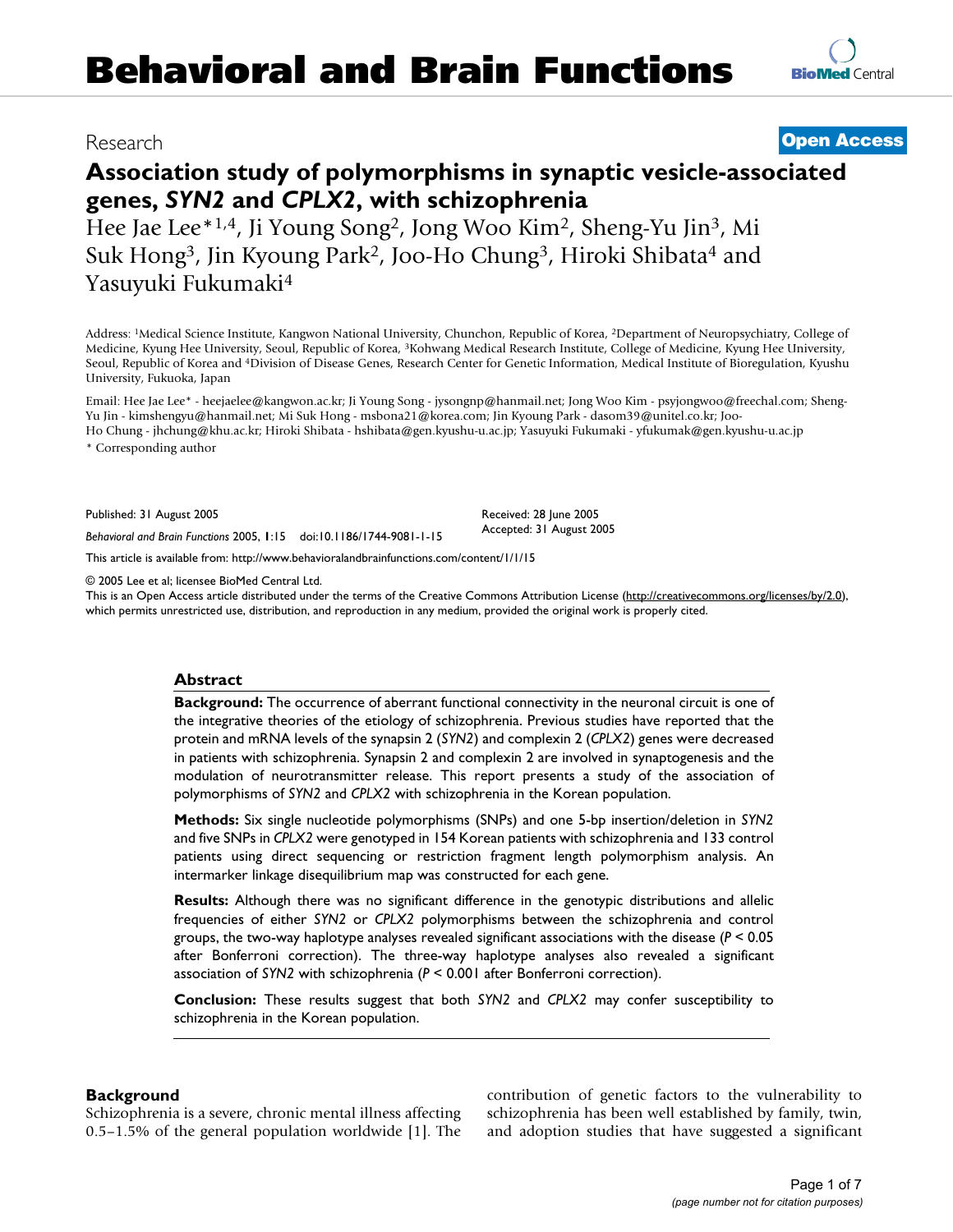

Figure 1

**Genomic organization of** *SYN2* **and** *CPLX2* **and locations of SNPs**. **a**; *SYN2* spans over 140 kb and is composed of 14 exons. Seven markers are indicated with the dbSNP reference ID [http://www.ncbi.nlm.nih.gov/SNP.](http://www.ncbi.nlm.nih.gov/SNP) **b**; *CPLX2* spans over 83 kb and is composed 3 exons. Five markers are indicated with the dbSNP reference ID <http://www.ncbi.nlm.nih.gov/SNP>.

heritability of approximately 50–70% [2]. Many studies have attempted to identify the allelic variants that confer susceptibility to the illness, but no single genes have been identified that produce a major effect on the vulnerability [3].

Recently the synaptic hypothesis of schizophrenia has gained attention by attributing the fundamental pathology of schizophrenia to the dysfunction of synaptic transmission involving various molecules [4]. Synapsins, a family of synaptic vesicle-associated phosphoproteins, play a crucial role in the regulation of neurotransmission, synaptogenesis, and neuronal plasticity [5]. Three human synapsin genes have been identified (*SYN1*, *2*, and *3*; OMIM 313440, 600755, and 602705) [6]. Complexin 1 and complexin 2, which are encoded by *CPLX1* (OMIM 605032) and *CPLX2* (OMIM 605033), respectively, and are also called synaphins, are pre-synaptic membrane proteins that preferentially bind to syntaxin within the SNARE (soluble N-ethylmaleimide-sensitive fusion attachment protein receptors) complex. These proteins are important regulators of transmitter release immediately preceding vesicle fusion [7]. Previous studies have demonstrated that the concentrations of synapsins and complexins are reduced in the brains of schizophrenics

[8,9]. The expression levels of both synapsins were significantly decreased in the hippocampal tissue of schizophrenic patients [10]. The levels of synapsin 2 and complexin 2 mRNA were also significantly reduced in the prefrontal cortex, cerebellum, and hippocampus of schizophrenics [11-14].

*SYN2* was mapped to chromosome 3p25 [15], and *CPLX2* is located on chromosome 5q35.3 (OMIM 605033). These loci were identified as potential regions conferring susceptibility to schizophrenia in diverse populations [16-18]. Based on their localization, well-established neurobiological roles, and expression patterns in schizophrenic patients, we selected *SYN2* and *CPLX2* as candidate genes for conferring susceptibility to schizophrenia. In this report, we present an association study of *SYN2* and *CPLX2* with schizophrenia using 12 polymorphisms in the Korean population.

### **Results**

### **SYN2** *polymorphisms in the schizophrenia and control groups*

Of the seven polymorphisms in *SYN2*, rs2623873 (SYN2- 1) is located in the promoter region, whereas the others are all located in the intronic regions (SYN2-2–7) (Fig. 1,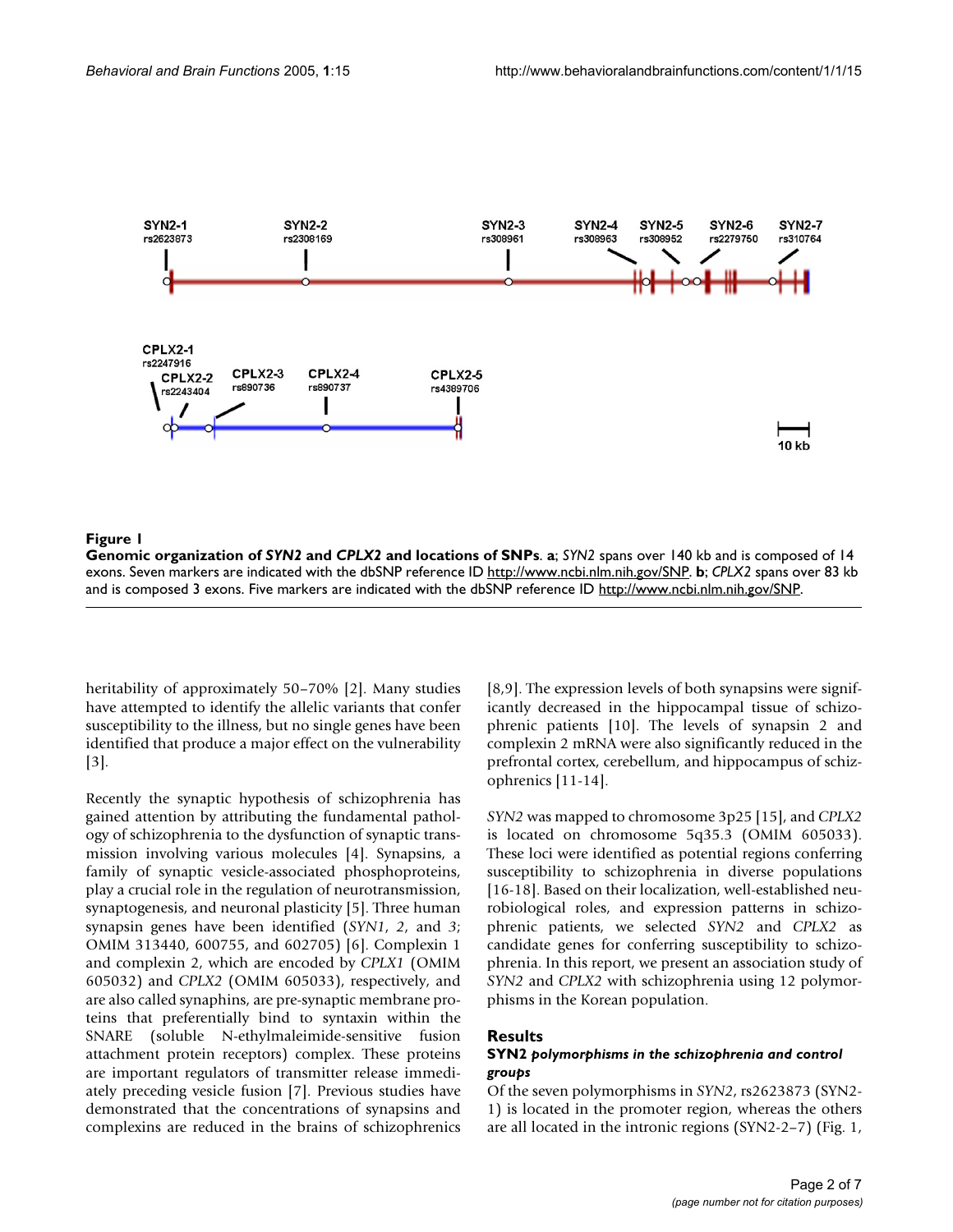| Gene              | Name          | dbSNP rs# | Region              | Allele  | Methods                  |
|-------------------|---------------|-----------|---------------------|---------|--------------------------|
| SYN <sub>2</sub>  | $SYN2-I$      | rs2623873 | Promoter            | G/T     | <b>Direct Sequencing</b> |
| SYN <sub>2</sub>  | SYN2-2        | rs2308169 | Intron              | ATGCT/- | <b>Direct Sequencing</b> |
| SYN <sub>2</sub>  | $SYN2-3$      | rs308961  | Intron              | T/G     | <b>Direct Sequencing</b> |
| SYN <sub>2</sub>  | $SYN2-4$      | rs308963  | Intron              | C/G     | <b>Direct Sequencing</b> |
| SYN <sub>2</sub>  | <b>SYN2-5</b> | rs308952  | Intron <sup>a</sup> | A/G     | Ddel RFLP                |
| SYN <sub>2</sub>  | SYN2-6        | rs2279750 | Intron <sup>a</sup> | A/C     | <b>Direct Sequencing</b> |
| SYN <sub>2</sub>  | SYN2-7        | rs310762  | Intron              | C/T     | <b>Direct Sequencing</b> |
| CPLX <sub>2</sub> | CPLX2-1       | rs2247916 | Promoter            | G/T     | Maelll RFLP              |
| CPLX <sub>2</sub> | $CPLX2-2$     | rs2243404 | 5'UTR               | C/T     | Cac8I RFLP               |
| CPLX <sub>2</sub> | $CPLX2-3$     | rs890736  | Intron              | C/T     | Avall RFLP               |
| CPLX2             | $CPLX2-4$     | rs890737  | Intron              | C/T     | <b>Direct Sequencing</b> |
| CPLX <sub>2</sub> | $CPLX2-5$     | rs4390706 | Intron              | G/A     | <b>Direct Sequencing</b> |

**Table 1: Twelve polymorphisms genotyped in this study.**

a Tissue inhibitor of metalloproteinase 4 (*Timp4*) gene is nested within the intron of *SYN2* in reverse orientation.

Table 1). The genotypic distributions and allelic frequencies of polymorphisms in *SYN2* were determined in 113 schizophrenic patients and 114 normal healthy controls by direct sequencing or *Dde*I RFLP. The genotypic distributions and allelic frequencies of polymorphisms in *SYN2* are shown in Table 2. The average allelic frequency of the SNPs was 0.312. Given the equivalent frequency for the susceptible allele, the expected detection power for *SYN2* was 0.9538 to 0.9929 under the multiplicative model with a genotype relative risk = 1.8 to 2.0 [22]. None of the SNPs showed any significant deviation from Hardy-Weinberg equilibrium ( $P > 0.05$ ). We observed no significant difference in the genotypic distributions and allelic frequencies between the schizophrenics and control groups (Table 2).

We compared the LD for all possible two-way comparisons of the SNPs in the controls (Table [3](#page-3-0)). The pairwise D' values for the seven SNPs were consistently high, except in one instance (SYN2-2 *vs*. SYN2-6; D' = 0.300, r2 = 0.200). Out of the 21 possible pairs of SNPs, significant haplotype associations with schizophrenia were observed for 4 pairs: SYN2-1 – SYN2-2 ( $\chi^2$  = 27.58, df = 3, P = 4.45  $\times$  10<sup>-6</sup>), SYN2-2 – SYN2-4 ( $\chi^2$  = 16.46, df = 3, P = 9.12 × 10<sup>-4</sup>), SYN2-2 – SYN2-7 ( $\chi^2$  = 8.08, df = 3, *P* = 0.044), and SYN2-3 – SYN2-4 ( $\chi^2$  = 10.66, df = 3, *P* = 0.014) (Table [3\)](#page-3-0). Even after the Bonferroni correction (number of haplotypes, n = 21), the associations of the SYN2-1 – SYN2-2 and SYN2- 2 – SYN2-4 haplotypes with schizophrenia remained significant (*P<sub>corr</sub>* = 9.35 × 10<sup>-5</sup> and *P<sub>corr</sub>* = 0.019) (Table [3](#page-3-0)). The T allele-the deletion allele haplotype for the SYN2-1 – SYN2-2 combination and the deletion allele-the G allele haplotype for the SYN2-2 – SYN2-4 combination were observed more frequently in schizophrenia than the controls (Table [4](#page-4-0)).

We also investigated the association of three-way haplotypes formed by SYN2-1, SYN2-2, and SYN2-4 with schizophrenia. A significant difference in the haplotype frequencies between the schizophrenia and control groups was observed ( $\chi^2$  = 35.0, df = 7,  $P_{corr}$  = 1.1 × 10<sup>-5</sup>). For the combination of SYN2-1, SYN2-2, and SYN2-4, the estimated frequencies of the T-deletion-G haplotype differed between the schizophrenia (0.570) and controls groups (0.440).

#### **CPLX2** *polymorphisms in schizophrenia and control groups*

Of the five SNPs in *CPLX2*, rs2247916 (CPLX2-1) is located in the promoter region, rs2243404 (CPLX2-2) is located in the 5'UTR, and the others are located in the intronic regions (Fig. 1, Table 1). We determined the genotypic distributions and allelic frequencies of the SNPs in 154 schizophrenic patients and 133 normal healthy controls by direct sequencing or RFLP analysis. The genotypic distributions and allelic frequencies for *CPLX2* SNPs are shown in Table 2. The average allelic frequency of the SNPs was 0.126. Given the equivalent frequency for the susceptible allele, the expected detection power for *CPLX2* was 0.7445 to 0.8802 based on the multiplicative model with the genotype relative risk =  $1.8$  to  $2.0$  [22]. None of the five SNPs showed any significant deviations from Hardy-Weinberg equilibrium. We observed no significant differences in genotypic distributions or allelic frequencies between the schizophrenia and control groups (Table 2).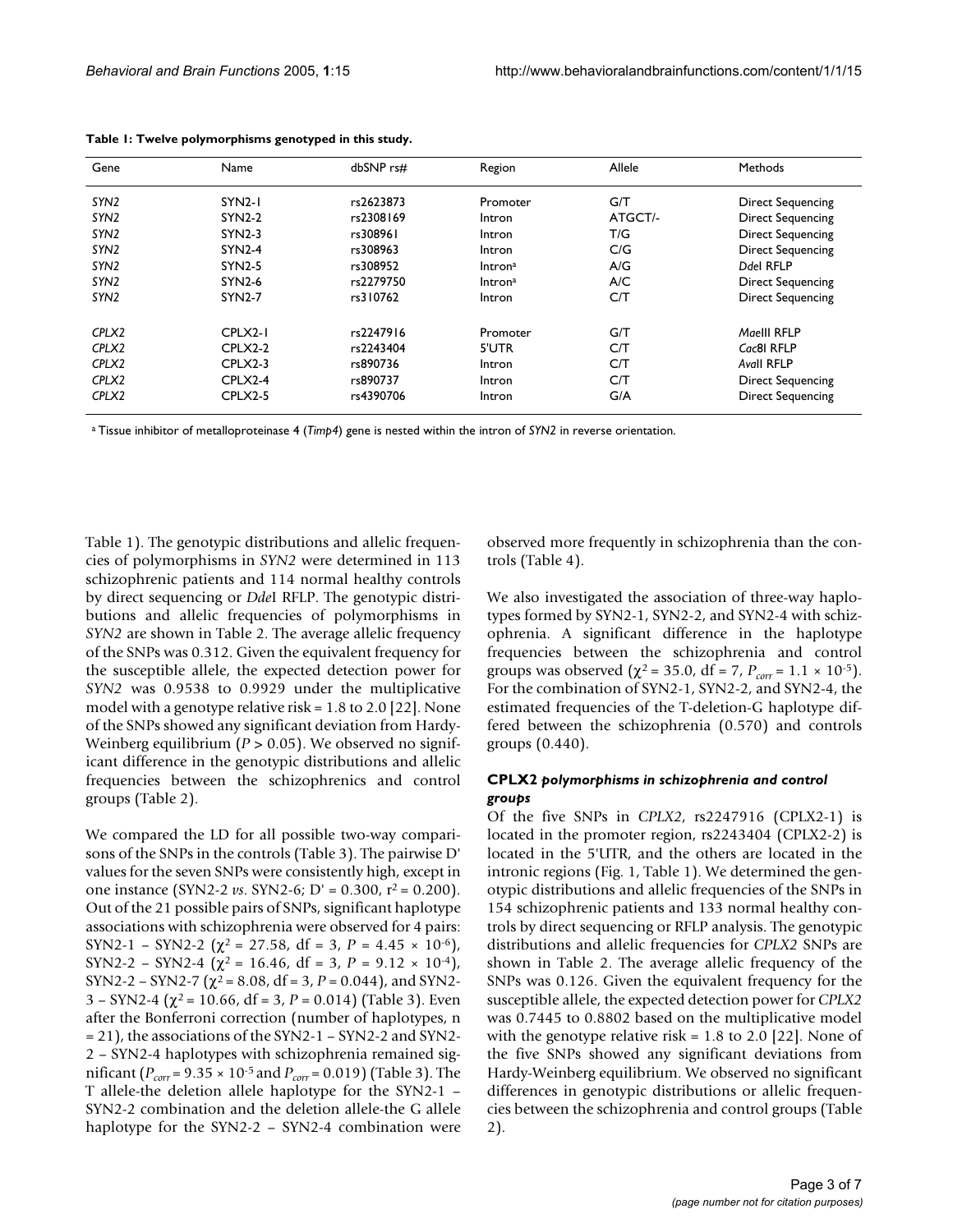| Polymorphism   | Subjects               |              | Genotype distribution (frequency) |            |       | Allele frequency |       |                |
|----------------|------------------------|--------------|-----------------------------------|------------|-------|------------------|-------|----------------|
|                |                        | $\mathbf{H}$ | 12                                | 22         | Pa    |                  | 2     | P <sub>b</sub> |
| SYN2-I         | Cases ( $n = 113$ )    | 47(0.416)    | 50 (0.442)                        | 16(0.142)  | 0.527 | 0.637            | 0.363 | 0.679          |
|                | Controls ( $n = 114$ ) | 41 (0.360)   | 59 (0.518)                        | 14(0.122)  |       | 0.618            | 0.382 |                |
| <b>SYN2-2</b>  | Cases ( $n = 113$ )    | 40 (0.354)   | 55 (0.487)                        | 18(0.159)  | 0.758 | 0.597            | 0.403 | 0.438          |
|                | Controls ( $n = 114$ ) | 36(0.316)    | 56 (0.491)                        | 22(0.193)  |       | 0.561            | 0.439 |                |
| SYN2-3         | Cases ( $n = 113$ )    | 83 (0.735)   | 30(0.265)                         | 0(0.000)   | 0.762 | 0.867            | 0.133 | 0.975          |
|                | Controls ( $n = 114$ ) | 85 (0.746)   | 28 (0.246)                        | (0.009)    |       | 0.868            | 0.132 |                |
| <b>SYN2-4</b>  | Cases ( $n = 113$ )    | 49 (0.434)   | 45 (0.398)                        | 19(0.168)  | 0.722 | 0.633            | 0.367 | 0.612          |
|                | Controls ( $n = 114$ ) | 44 (0.386)   | 51(0.447)                         | 19(0.167)  |       | 0.610            | 0.390 |                |
| SYN2-5         | Cases $(n = 113)$      | 72 (0.637)   | 35(0.310)                         | 6(0.053)   | 0.973 | 0.792            | 0.208 | 0.869          |
|                | Controls ( $n = 114$ ) | 74 (0.649)   | 34 (0.298)                        | 6(0.053)   |       | 0.798            | 0.202 |                |
| SYN2-6         | Cases ( $n = 113$ )    | 67 (0.593)   | 39 (0.345)                        | 7(0.062)   | 0.786 | 0.765            | 0.235 | 0.622          |
|                | Controls ( $n = 114$ ) | 63 (0.553)   | 44 (0.386)                        | 7(0.061)   |       | 0.746            | 0.254 |                |
| SYN2-7         | Cases $(n = 113)$      | 39 (0.345)   | 54 (0.478)                        | 20 (0.177) | 0.847 | 0.584            | 0.416 | 0.576          |
|                | Controls ( $n = 114$ ) | 42 (0.368)   | 55 (0.482)                        | 17(0.149)  |       | 0.610            | 0.390 |                |
| CPLX2-I        | Cases ( $n = 154$ )    | 132 (0.857)  | 22(0.143)                         | 0(0.000)   | 0.441 | 0.929            | 0.071 | 0.612          |
|                | Controls ( $n = 133$ ) | 113(0.850)   | 18(0.135)                         | 2(0.015)   |       | 0.917            | 0.083 |                |
| <b>CPLX2-2</b> | Cases ( $n = 154$ )    | 132 (0.857)  | 22(0.143)                         | 0(0.000)   | 0.254 | 0.929            | 0.071 | 0.198          |
|                | Controls ( $n = 133$ ) | 108(0.812)   | 23(0.173)                         | 2(0.015)   |       | 0.898            | 0.102 |                |
| $CPLX2-3$      | Cases ( $n = 154$ )    | 115(0.747)   | 34(0.221)                         | 5(0.032)   | 0.129 | 0.857            | 0.143 | 0.072          |
|                | Controls ( $n = 133$ ) | 85 (0.639)   | 43 (0.323)                        | 5(0.038)   |       | 0.801            | 0.199 |                |
| $CPLX2-4$      | Cases ( $n = 154$ )    | 110(0.714)   | 40 (0.260)                        | 4(0.026)   | 1.000 | 0.844            | 0.156 | 0.849          |
|                | Controls ( $n = 133$ ) | 94 (0.707)   | 35(0.263)                         | 4(0.030)   |       | 0.838            | 0.162 |                |
| CPLX2-5        | Cases ( $n = 154$ )    | 124(0.805)   | 30(0.195)                         | 0(0.000)   | 0.312 | 0.903            | 0.097 | 0.541          |
|                | Controls ( $n = 133$ ) | 112(0.842)   | 20(0.150)                         | (0.008)    |       | 0.917            | 0.083 |                |

**Table 2: Genotype distributions and allele frequencies of each polymorphism of the** *SYN2* **and** *CPLX2* **in the schizophrenia and control groups.**

a Fisher's exact probability tests, case *vs* controls (2 × 3 genotype-based analysis)

b Fisher's exact probability tests, case *vs* controls (2 × 2 allele-based analysis)

<span id="page-3-0"></span>**Table 3: Pairwise linkage disequilibrium and haplotype association of SNPs in** *SYN2***.**

|               | <b>SYN2-1</b>           | <b>SYN2-2</b>           | <b>SYN2-3</b> | <b>SYN2-4</b> | <b>SYN2-5</b> | <b>SYN2-6</b> | <b>SYN2-7</b> |
|---------------|-------------------------|-------------------------|---------------|---------------|---------------|---------------|---------------|
| SYN2-I        |                         | 0.532                   | 0.776         | 0.758         | 0.865         | 0.516         | 0.642         |
|               |                         | 0.222                   | 0.056         | 0.553         | 0.306         | 0.482         | 0.397         |
| <b>SYN2-2</b> | $4.45 \times 10^{-6}$ a |                         | 0.613         | 0.453         | 0.734         | 0.300         | 0.429         |
|               |                         |                         | 0.044         | 0.250         | 0.174         | 0.200         | 0.225         |
| <b>SYN2-3</b> | 0.246                   | 0.632                   |               | 1.000         | 0.997         | 0.480         | 1.000         |
|               |                         |                         |               | 0.097         | 0.038         | 0.433         | 0.097         |
| <b>SYN2-4</b> | 0.845                   | $9.12 \times 10^{-4}$ a | 0.014         |               | 1.000         | 0.480         | 0.806         |
|               |                         |                         |               |               | 0.395         | 0.433         | 0.650         |
| <b>SYN2-5</b> | 0.896                   | 0.655                   | 0.135         | 0.133         |               | 0.938         | 0.865         |
|               |                         |                         |               |               |               | 0.651         | 0.295         |
| <b>SYN2-6</b> | 0.116                   | 0.892                   | 0.602         | 0.602         | 0.147         |               | 0.722         |
|               |                         |                         |               |               |               |               | 0.278         |
| <b>SYN2-7</b> | 0.646                   | 0.044                   | 0.155         | 0.392         | 0.404         | 0.0.72        |               |

Upper diagonal top: D', bottom: r<sup>2</sup> in controls; Lower diagonal: P value by  $\chi^2$  test (df = 3)

a *P* < 0.05 after Bonferroni correction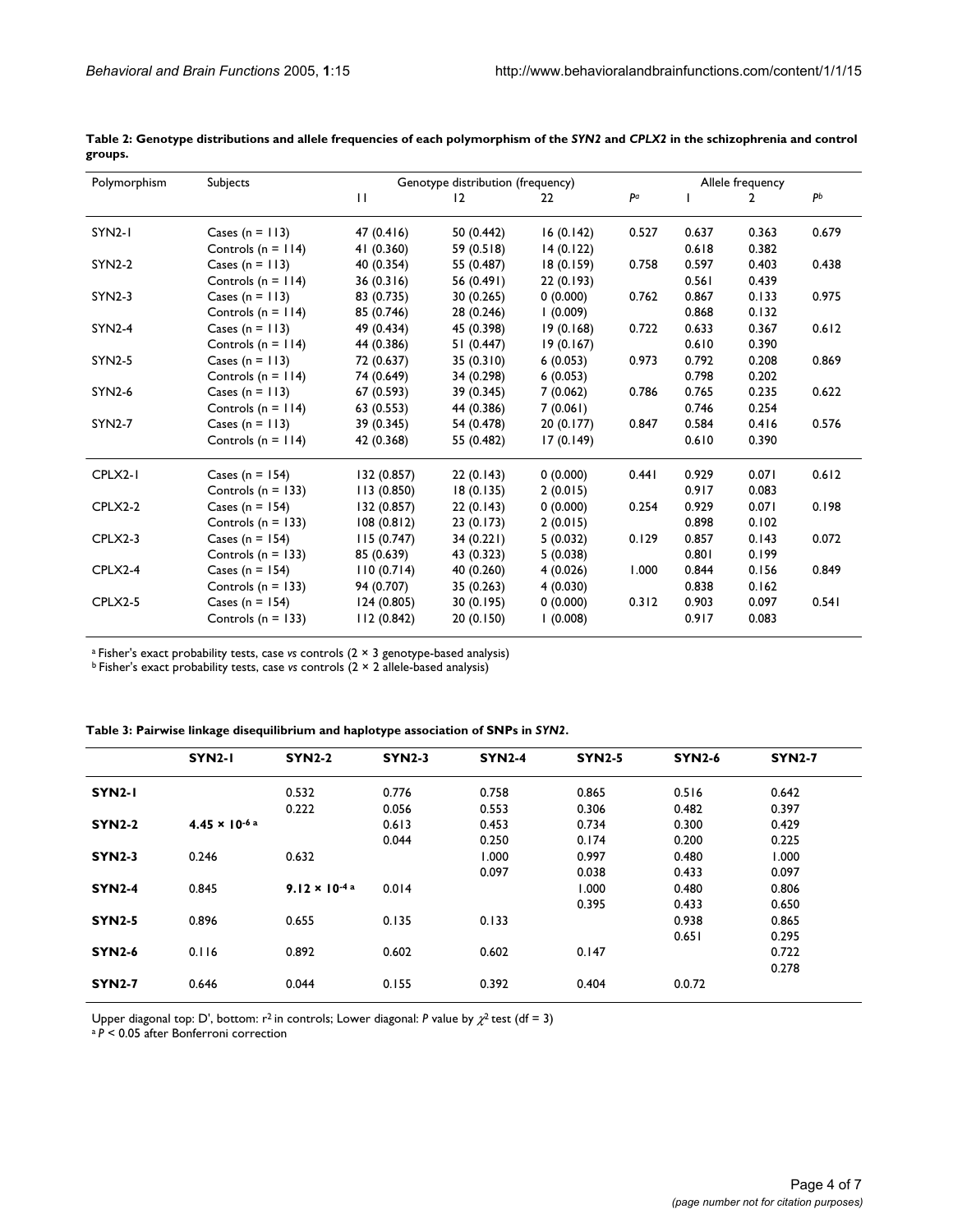| <b>Haplotypes</b> |                 | <b>Estimated frequency</b> |                 |  |
|-------------------|-----------------|----------------------------|-----------------|--|
| <b>SYN2-1</b>     | <b>SYN2-2</b>   | Cases                      | <b>Controls</b> |  |
| т                 | <b>Deletion</b> | 0.583                      | 0.461           |  |
| т                 | <b>ATGCT</b>    | 0.054                      | 0.158           |  |
| G                 | Deletion        | 0.014                      | 0.100           |  |
| G                 | <b>ATGCT</b>    | 0.349                      | 0.281           |  |
| <b>SYN2-2</b>     | <b>SYN2-4</b>   | Cases                      | <b>Controls</b> |  |
| Deletion          | G               | 0.569                      | 0.463           |  |
| Deletion          | C               | 0.028                      | 0.098           |  |
| <b>ATGCT</b>      | G               | 0.064                      | 0.146           |  |
| <b>ATGCT</b>      | C               | 0.339                      | 0.293           |  |

#### <span id="page-4-0"></span>**Table 4: Estimated haplotype frequencies of the SYN2-1 – SYN2-2 and SYN2-2 – SYN2-4 combination on the** *SYN2*

<span id="page-4-1"></span>**Table 5: Pairwise linkage disequilibrium and haplotype association of SNPs in** *CPLX2***.**

|           | CPLX2-I                | $CPLX2-2$ | $CPLX2-3$ | $CPLX2-4$ | $CPLX2-5$ |
|-----------|------------------------|-----------|-----------|-----------|-----------|
| CPLX2-I   |                        | 0.412     | 0.325     | 0.058     | 0.008     |
|           |                        | 0.136     | 0.300     | 0.001     | 0.008     |
| $CPLX2-2$ | $9.0 \times 10^{-4}$ a |           | 0.309     | 0.715     | 0.301     |
|           |                        |           | 0.042     | 0.011     | 0.001     |
| $CPLX2-3$ | 0.494                  | 0.056     |           | 0.027     | 0.019     |
|           |                        |           |           | 0.015     | 0.016     |
| $CPLX2-4$ | 0.994                  | 0.830     | 0.564     |           | 0.143     |
|           |                        |           |           |           | 0.000     |
| $CPLX2-5$ | 1.000                  | 0.564     | 0.650     | 0.992     |           |

Upper diagonal top: D', bottom:  $r^2$  in controls; Lower diagonal: P value by  $\chi^2$  test (df = 3)

<sup>a</sup>*P* < 0.01 after Bonferroni correction

<span id="page-4-2"></span>

|  | Table 6: Estimated haplotype frequencies of the CPLX2-1 – CPLX2-2 combination on the CPLX2 |  |  |
|--|--------------------------------------------------------------------------------------------|--|--|
|  |                                                                                            |  |  |

| Haplotypes     |           | <b>Estimated frequency</b> |                 |
|----------------|-----------|----------------------------|-----------------|
| <b>CPLX2-1</b> | $CPLX2-2$ | Cases                      | <b>Controls</b> |
|                |           | 0.010                      | 0.036           |
|                |           | 0.061                      | 0.047           |
| G              |           | 0.919                      | 0.862           |
| G              |           | 0.010                      | 0.055           |

We compared LD for all possible two-way comparisons of the SNPs in controls (Table [5](#page-4-1)). The pairwise D' values for the five SNPs were consistently low, except in one instance (CPLX2-2 *vs*. CPLX2-4;  $D' = 0.715$ ,  $r^2 = 0.011$ ). Only one pair of SNPs (CPLX2-1 *vs*. CPLX2-2) showed a significant haplotype association with schizophrenia ( $\chi^2$  = 16.28, df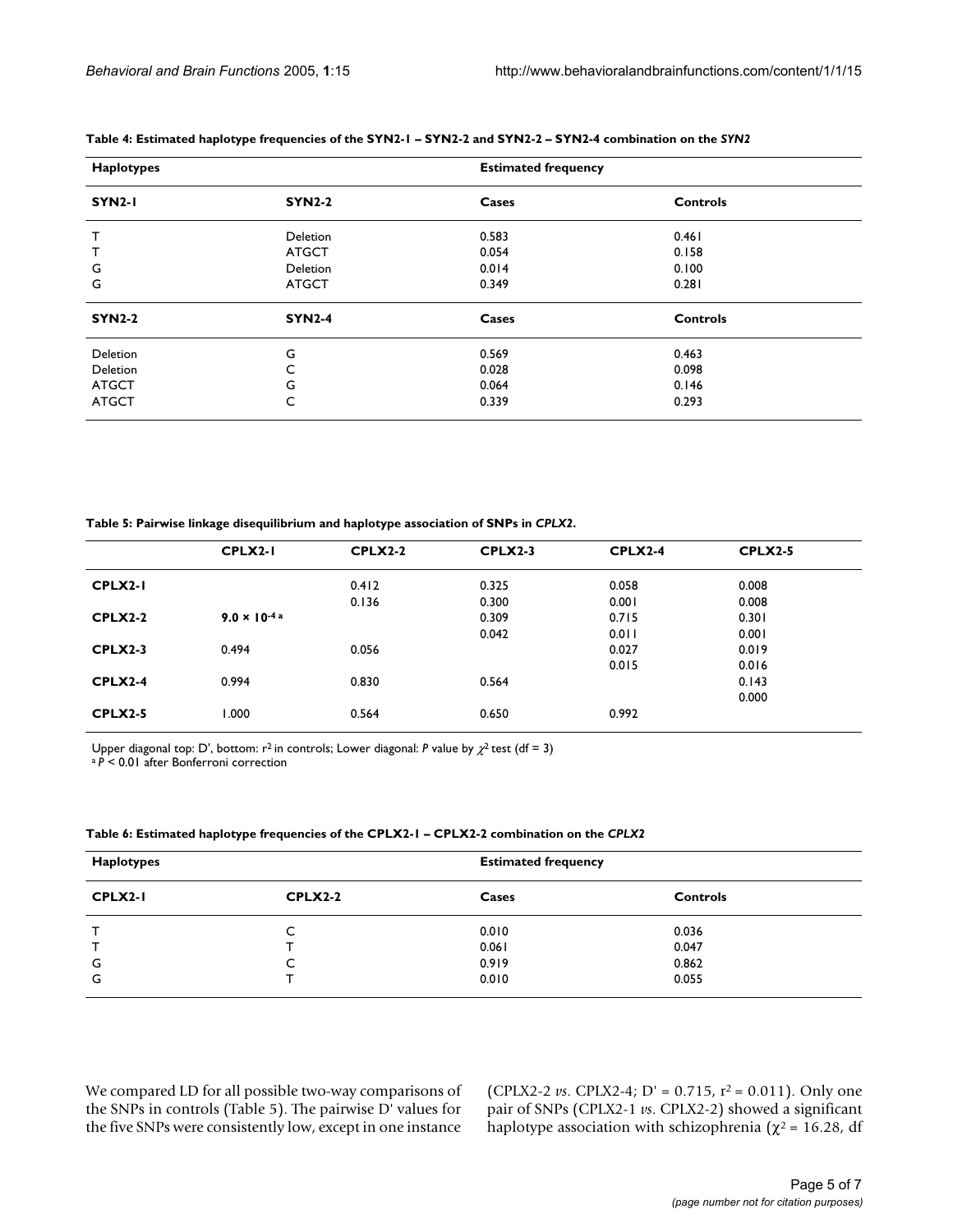$= 3$ , *P* = 0.0009), even after the Bonferroni correction (n = 10,  $P_{corr}$  = 0.009, Table [5\)](#page-4-1). For the combination of CPLX2-1 – CPLX2-2, the G allele-the C allele haplotype was observed more frequently in the schizophrenia group than the control group (Table [6](#page-4-2)).

# **Discussion**

In this study, we observed significant, pairwise haplotype associations with schizophrenia for two pairs of SNPs in *SYN2* (SYN2-1 – SYN2-2 and SYN2-2 – SYN2-4;  $P_{corr}$  =  $9.35 \times 10^{-5}$  and  $P_{corr}$  = 0.019, respectively) and one pair of SNPs in *CPLX2* (CPLX2-1 – CPLX2-2,  $P_{corr}$  = 0.009) (Table [3,](#page-3-0) [5](#page-4-1)). The three-way haplotype (SYN2-1, SYN2-2, and SYN2-4) also showed a significant association with schizophrenia ( $P_{corr}$  = 1.1 × 10<sup>-5</sup>). The SYN2-1 and CPLX2-1 SNPs are located in the respective promoter regions, -98 and -156. SYN2-1 was located within the GC box motif and CPLX2-1 within the C/EBP motif in a database search [http://www.cbrc.jp/research/db/TFSEARCH.](http://www.cbrc.jp/research/db/TFSEARCH) The positive haplotype associations seem to be based on an increase of LD in the schizophrenia group compared to the control group because the D' values of the schizophrenia group were higher than those of the controls [(SYN2-1 – SYN2- 2, 0.935 *vs*. 0.531 (schizophrenics *vs*. controls)), (SYN2-2 – SYN2-4, 0.750 *vs*. 0.453)] (Table [3\)](#page-3-0). A similar situation was also observed with the positive association of the haplotype in *CPLX2* with schizophrenia [CPLX2-1 – CPLX2-2, 0.852 *vs*. 0.412 (schizophrenics *vs*. controls)] (Table [5\)](#page-4-1).

Chen *et al*. [23] recently reported an association study of four SNPs in *SYN2* using Han Chinese samples. They found significant associations of SNP rs795009 and a haplotype constructed by the four SNPs with schizophrenia. Chen *et al*. [23] and our study examined two SNPs (rs2308169 and rs308963) in common, and their genotypic and allelic frequencies were similar in both studies. Although Chen *et al*. [23] did not mention the pairwise haplotype association study that we performed, they did report a significant difference in the overall four-way haplotype frequencies between schizophrenics and controls. Since two independent studies have reported a significant haplotype association of *SYN2* with schizophrenia, this gene is probably involved in the pathogenesis of schizophrenia.

Several studies have suggested that the decreased expression of synaptic genes is characteristic of schizophrenia. In the hippocampus of schizophrenic patients, several studies have shown a consistent pattern of decreases in presynaptic proteins and their encoding mRNAs, such as synapsin 2, synaptophysin, and synaptosomal-associated protein-25 (SNAP-25) [8-10,24]. Furthermore, a reduction in the synapsin 2 mRNA levels was observed in the prefrontal cortex of schizophrenic patients [14], but controvertible results have also been reported [25]. The altered expression levels of other presynaptic proteins, complexin 1 and complexin 2, have been reported in schizophrenic patients [11-13]. Interestingly, complexin 1 is enriched in axosomatic regions, inhibitor neurons, and their synapses, while complexin 2 is enriched in the axodendritic terminals [9,26]. The differential expression of complexins 1 and 2 implies their involvement in the excitatory synapse in the hippocampus of schizophrenic patients [11]. These observations suggest that abnormal expression of *SYN2* and *CPLX2* may cause the vulnerability to schizophrenia by altering neurotransmitter release and neuroplasticity.

# **Conclusion**

We found significant differences in the haplotype frequencies in both *SYN2* and *CPLX2* polymorphisms between schizophrenia and control groups. In addition, the haplotype constructed from three polymorphisms (SYN2-1, SYN2-2, and SYN2-4) showed a significant association with schizophrenia. Our results suggest that both *SYN2* and *CPLX2* polymorphisms may contribute susceptibility to schizophrenia in the Korean population.

# **Methods**

#### *Subjects*

A total of 154 unrelated Korean schizophrenia patients (80 male and 74 female with a mean  $\pm$  SD age of 43.8  $\pm$ 11.4 yr) and 133 unrelated Korean controls (64 male and 69 female; age 50.6  $\pm$  11.7 yr) were recruited. For the *SYN2* analysis, 113 unrelated Korean schizophrenia patients (60 male and 53 female with a mean  $\pm$  SD age of  $42.2 \pm 11.3$  yr) and 114 unrelated Korean controls (60 male and 54 female; age  $51.7 \pm 10.9$  yr) were participated. The schizophrenia patients were diagnosed using the Diagnostic and Statistical Manual of Mental Disorders (DSM)-IV criteria. The control subjects were recruited after they had been designated as mentally healthy in a general health check-up program. The average age of the controls exceeded 50 years because we tried to avoid misincorporation of patients with late onset schizophrenia in the control group, while it may produce statistical bias potentially. Written informed consent was obtained from all subjects. This study was approved by the Ethics Committee of Kyung Hee University, Faculty of Medicine. Genomic DNA was extracted from whole blood cells using a NucleoSpin® Blood kit (Macherey-Nagel, Easton, PA).

### *SNP Selection and PCR-based Genotyping*

Since the genomic sizes of *SYN2* and *CPLX2* are about 187 and 89 kb, respectively, we initially intended to select common polymorphisms at intervals of approximately 20–50 kb from the dbSNP [http://www.ncbi.nlm.nih.gov/](http://www.ncbi.nlm.nih.gov/SNP/) [SNP/.](http://www.ncbi.nlm.nih.gov/SNP/) After validating the frequency of each polymor